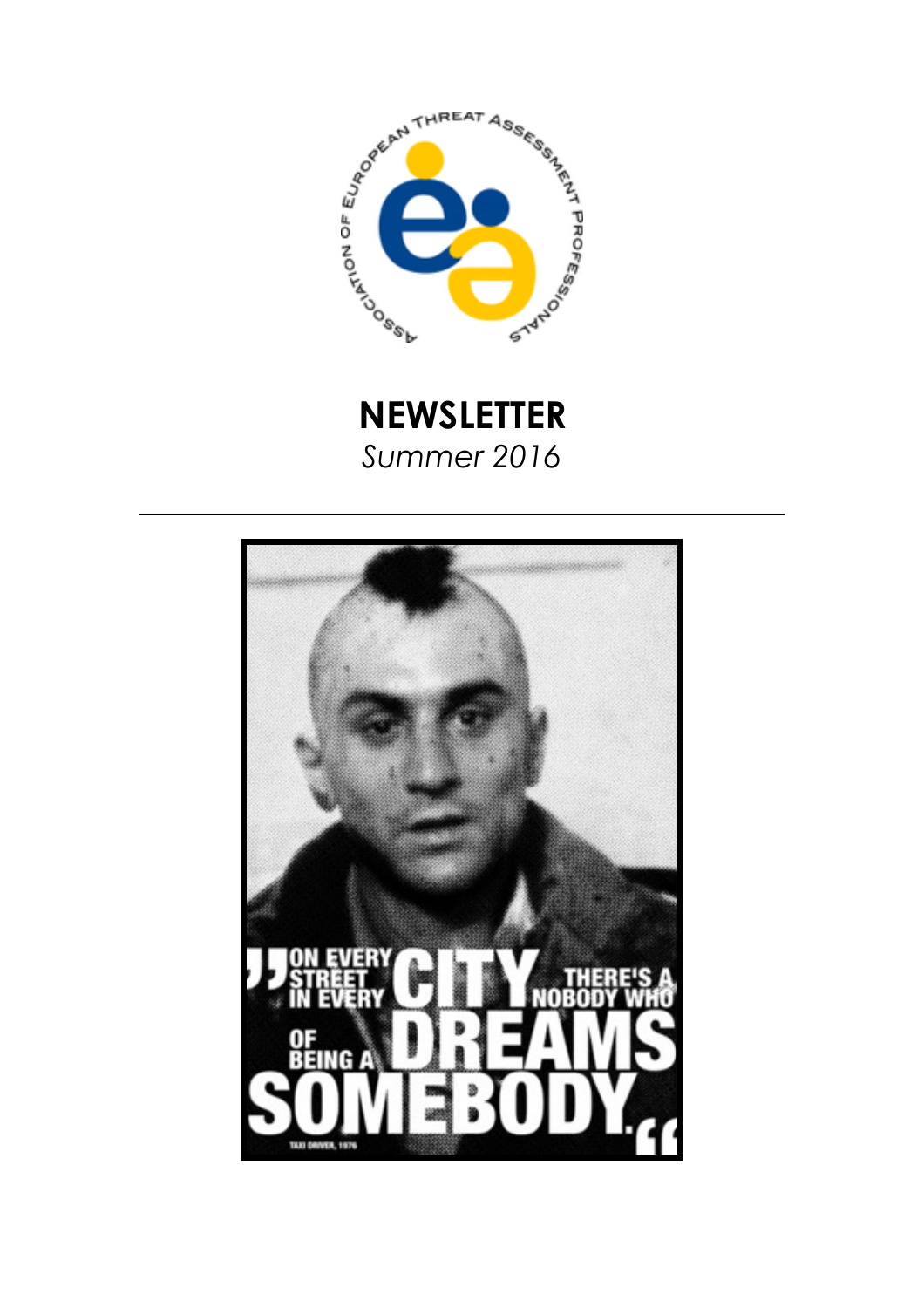

#### **MESSAGES FROM THE BOARD**

Dear members,

Many things have happened since our last newsletter. Due to past few years, the threat assessment community has focused heavily into the prevention and study of terrorism-related incidents but the other forms of targeted violence have not disappeared anywhere. The existing issues related to stalking, domestic violence, school- and workplace violence, multi-disciplinary work, victim support are still just as important issues, so we all have much to do and many people to reach.

The association held its 9th European conference in Ghent, Belgium this April. We were very pleased to see 100+ participants, many old timers but also many new faces as well. One of the major changes was the big increase in the corporate representatives as well as many guests from overseas besides our few loyal and regular attendees. Due to very recent terrorist attacks in Belgium we needed also to provide additional security to our conference attendees. This was provided by the local police and private security service providers. On the more pleasant side, our additional evening program included the gala dinner in the monastery and casual evening in the oldest restaurant of Belgium were both outstanding.

Our administrative team has also gotten one new member. Mr. Alain De Preter from Belgium, a familiar face in AETAP conferences since 2010 was asked to join our team as associate board member and to our delight he agreed. Alain has been active working for the association for some time now and he had an important role regarding our past conference in Ghent. We are convinced he has the commitment and energy to be a part of our team.

Accreditation issues are hopefully in the final stage, many years of hard work lead by Dr. Jens Hoffmann and Mr. Bram Van der Meer. At the moment ATAP has started their process last year and CATAP and APATAP are both in the process as well. Once we get the accreditation started, it will be a major step for European threat assessment professionals. I look forward to seeing many of you getting the accreditation and I thank you all for your patience.

#### **Our 10th European conference, 24 - 28 April 2017 Dublin, Ireland:**

We are expecting a record crowd for our 10th conference. The location itself has created a very positive reaction amongst our members and regular attendees. Steps related to conference facility, accommodation and additional program are in progress. The call for abstracts should be launched during the next few weeks and already at this stage many international experts have approached us with an interest to present at the event.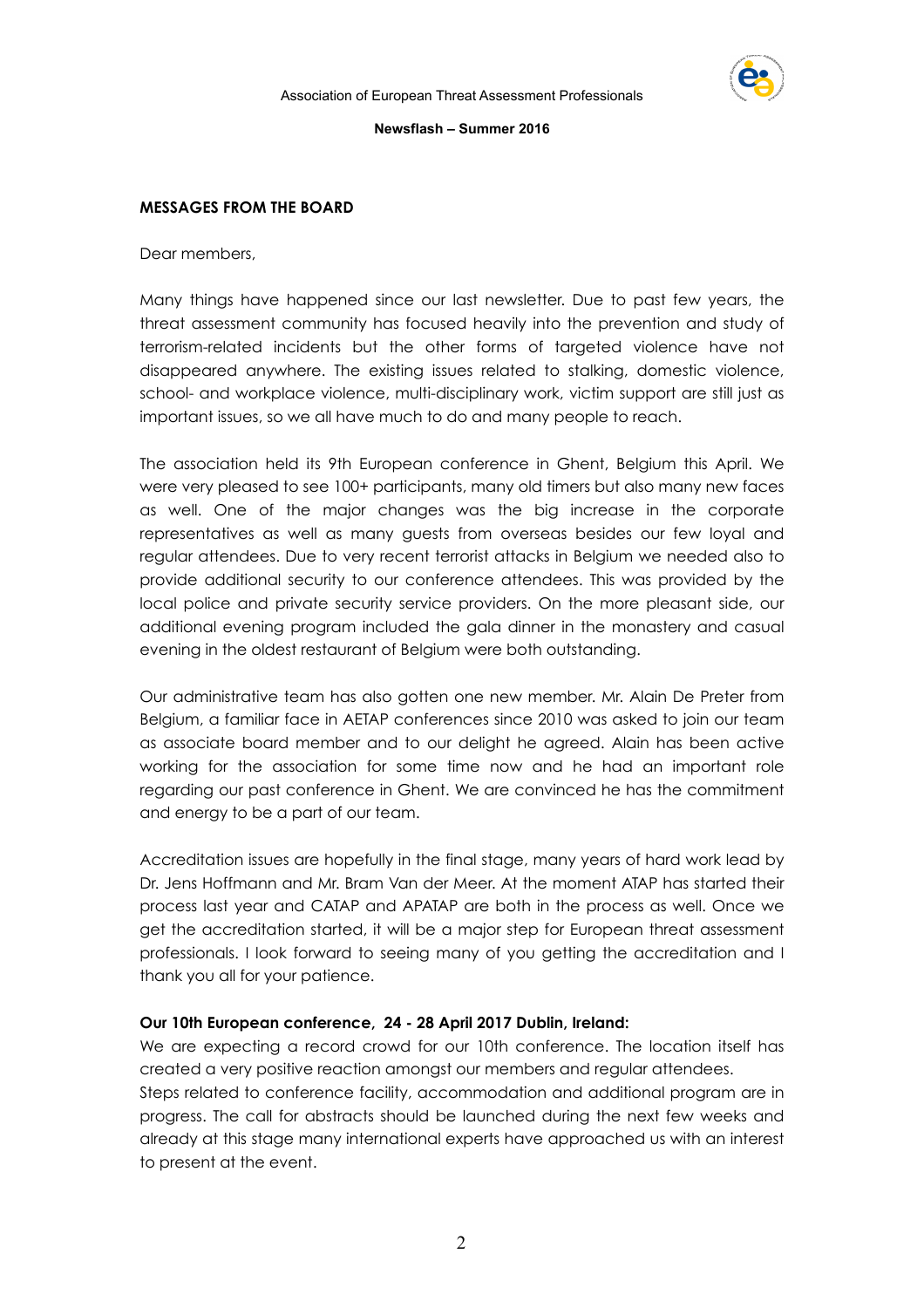

Spread the word please and also keep in mind the sponsorship possibilities that are available. If you know of an organization that might be interested to sponsor us, we would be extremely thankful for the tips.

iTAP is the next step in our global cooperation between all associations. Every time any of the associations are organizing the annual main conference, attending board members of all associations are meeting to follow-up on the latest with other continents. This summer the first global online meeting takes place between all associations (iTAP). We are very excited to assist yet another association to get started. This association will cover Africa and Middle-East. Hopefully we can share more information about this in the near future.

New members are steadily joining our association, but we still have room for more. Please keep in mind our ongoing membership recruitment program where you can get next years annual fee granted to you or even a free ticket to attend the next expert day seminar.

The first regional seminar in Germany is at the preliminary stages. Naturally main responsibility for the event management fall to the lap of our German members, with the assistance of current board and associate board members.

JTAM issues have been discussed many times during the past months. It looks like we are finally taking concrete steps to get rid of distribution issues. To be on the safe side, online access is also heavily supported. However, I want to thank our members for the patience you have shown.

All the best and thank you for supporting the European threat assessment and management community through your membership.

**Totti Karpela, President**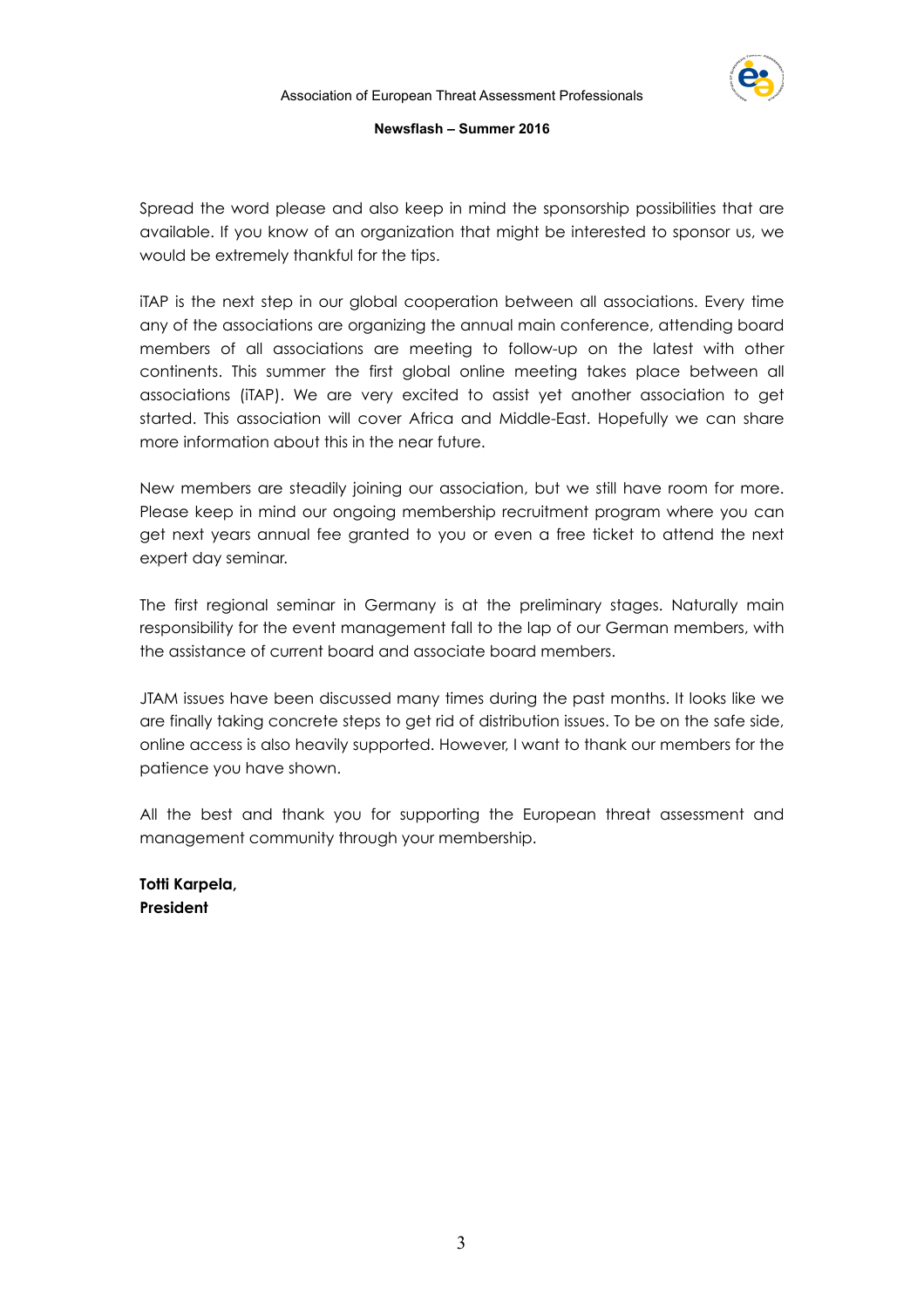

## **Our new Associate Board Member - mr. Alain de Preter**

As our president has already mentioned - our board was recently strengthened with a new member: mr. Alain De Preter. We have asked Alain to provide us with a personal introduction, which he kindly did.

Alain also travelled to the city of Nice, shortly after the violent attacks that took place on July 14th 2016. He shares his personal impressions with us on the next page of this newsletter.

When a good friend of mine was murdered in 1993, I left Belgium for the United States and started studying the phenomenon of violence. I have spent a lot of time observing and talking with criminals, trying to understand how and why they choose their victims. I have never stopped visiting the US, in order to keep on learning. In 2007 the Belgian Minister of Internal Affairs licensed me as a security advisor and security trainer.

In my dialy life I provide mandatory training to employees of the Belgian Justice Department, teaching violence assessment, conflict resolution and threat management. As a graduate of Gavin de Becker's ATAM-Academy, I am an advisor at ASMA vzw, a Belgian non-profit organization. The focus of this organisation is domestic violence, stalking and other forms of threatening behaviour.

Finally, I also work at a group of three medical hospitals, where I am an advisor for hospital employees and the security service. Violence and aggression is a serious problem hospitals are dealing with. I provide threat assessments, eg of stalking cases and other types of undesirable behavior towards staff and visitors.

In 2010 I published a book with the title: "Mij zal het niet overkomen" (*It will not happen to me*) in which I describe threatening situations that people can encounter, including practical suggestions on how to respond when being confronted with such violence.

Currently I am finishing a course in Forensic Investigation and I'm working on a third book on violence prevention.

## **Alain de Preter**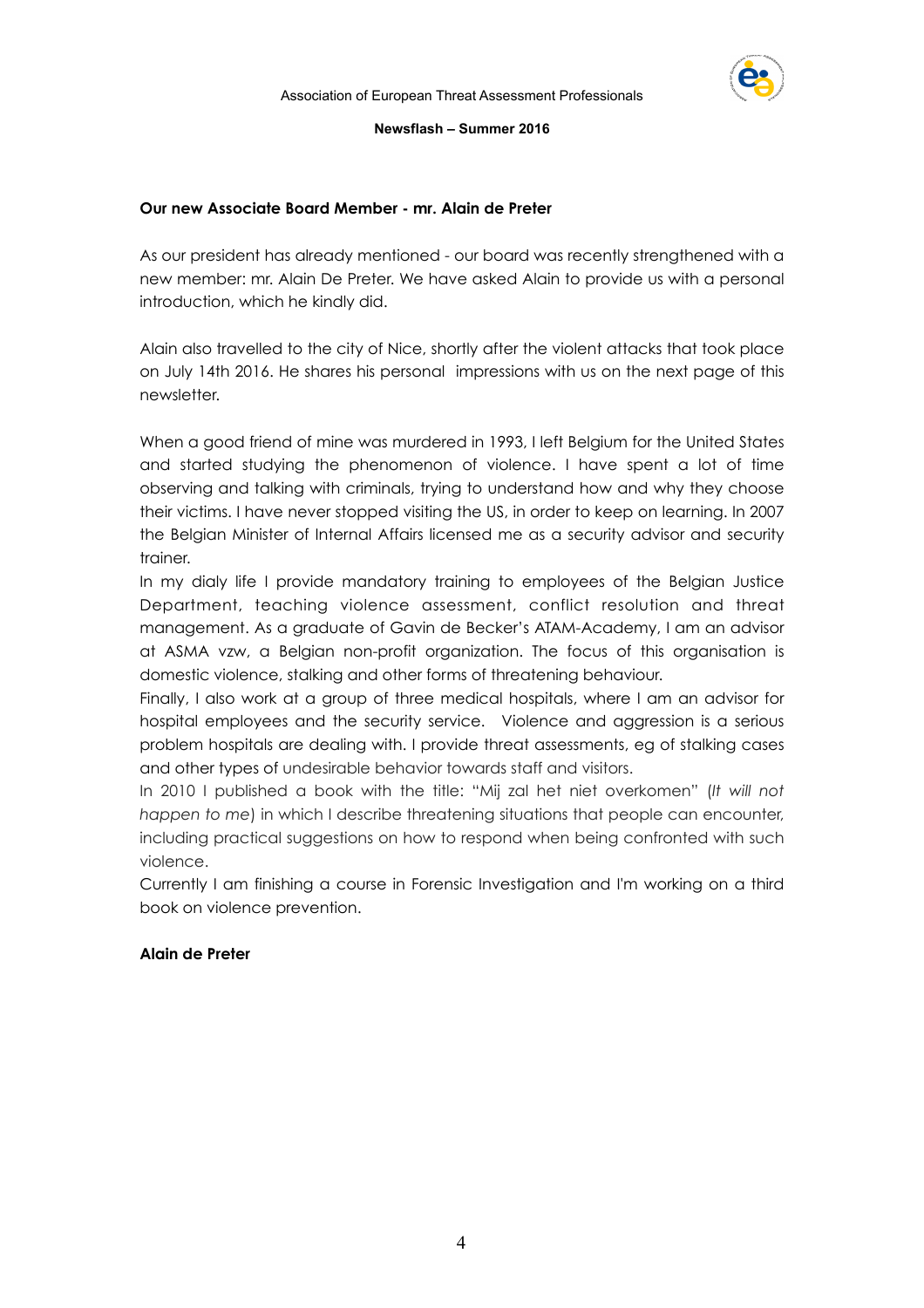

#### **Personal experiences during a visit to Nice after the mass attack of July 14th**



After the attack in Nice this summer, I decided to go and see with my own eyes what happened there. Just a few months earlier we had the attacks in Belgium, which changed and impacted many people's view on personal safety and security.

I experienced mixed feelings when I arrived in Nice and was welcomed at the airport by a young female and her father, who both had been close to the attacks when it happened.

While having coffee together, the young girl told me that on that particular evening of July 14th, the first thing she saw were people running everywhere. She, only 22 years old, was there with her younger brother. Before they also started running, she asked a police officer: "what's happening?" The officer was not aware of the precise situation, but told her: "Run, keep running for 15 minutes, don't look back and then hide". She took her little brother and did what the police officer had told her.

During the following four days I spent hours at the place where the attacks had taken place, and spoke with whomever wanted to share their feelings and thoughts about what happened. It was an awkward experience, standing there inthis beautiful holiday area, in the shining sun: one of France's most vibrant boulevards. Thousands of flowers, candles, pictures, drawings, small tokens of appreciation were left on the Promenade des Anglais and in a park nearby - letters and flags from different countries.

People were still finding their way to the beach, walking by awkwardly, seemingly feeling guilty for enjoying their well deserved vacations. Other people told me they had to go and enjoy the sun, to play, rest and enjoy life, for otherwise the terrorists would reach their goal.

During my first evening in Nice, I saw two young girls, perhaps 16 or 17 years old, lighting candles that had gone out during the previous night. It was nice to see their empathy and hope. I visited the victim center, press was not allowed. Inside were small beverages as well as psychological assistance for people in need. I looked at a person putting a white rose in the hands of a teddy bear next to the picture of the child their family had lost.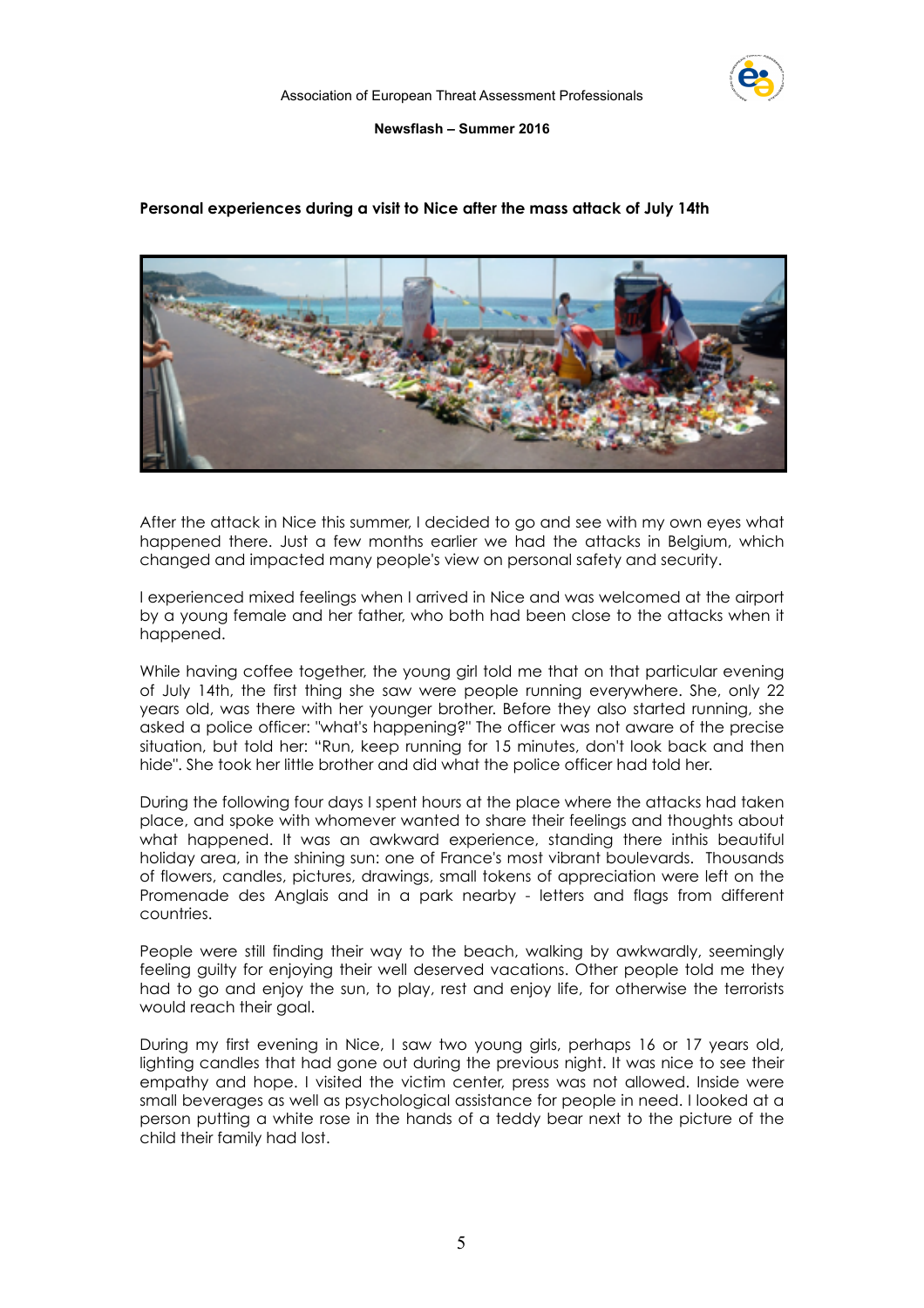

What I realized on the way home, is how important it is that we do not consider the threat assessments we make, the criminal files we analyse and risk management strategies we advise, as goals by themselves, but rather as "a means to an end": a way of preventing human suffering.

## **Alain de Preter**



## **BOARD MEMBER DR. JENS HOFFMANN INTERVIEWED BY DW NEWS**

We feel proud that one of our board members was selected to be interviewed on international television. During the interview Jens Hoffmann, comments on the recent mass attacks in Munich and Ansbach (Germany). He is addressing the important role of the media, the likelihood of a copycat behaviour and also possible ways to prevent the copycat effect by avoiding personalisation of the offender. The interview can be found on: <https://www.youtube.com/watch?v=hMy4gsVWSH8>

## **RESEARCH IN PROGRESS**

Following up on the expert day that AETAP had orgsanised in Ghent earlier this year, we are happy to announce the publication by Reid Meloy and Jacqueline Genzman, titled: '**The clinical Threat Assessment of the Lone Actor Terrorist'**. Reid and Jacqueline illustrate how the TRAP-18 instrument can be retrospectively applied to the case of Malik Hasan, who committed a mass murder at Fort Hood, November 2009. This scientific work will be published in: *'Psychiatric Clinics of North America'.*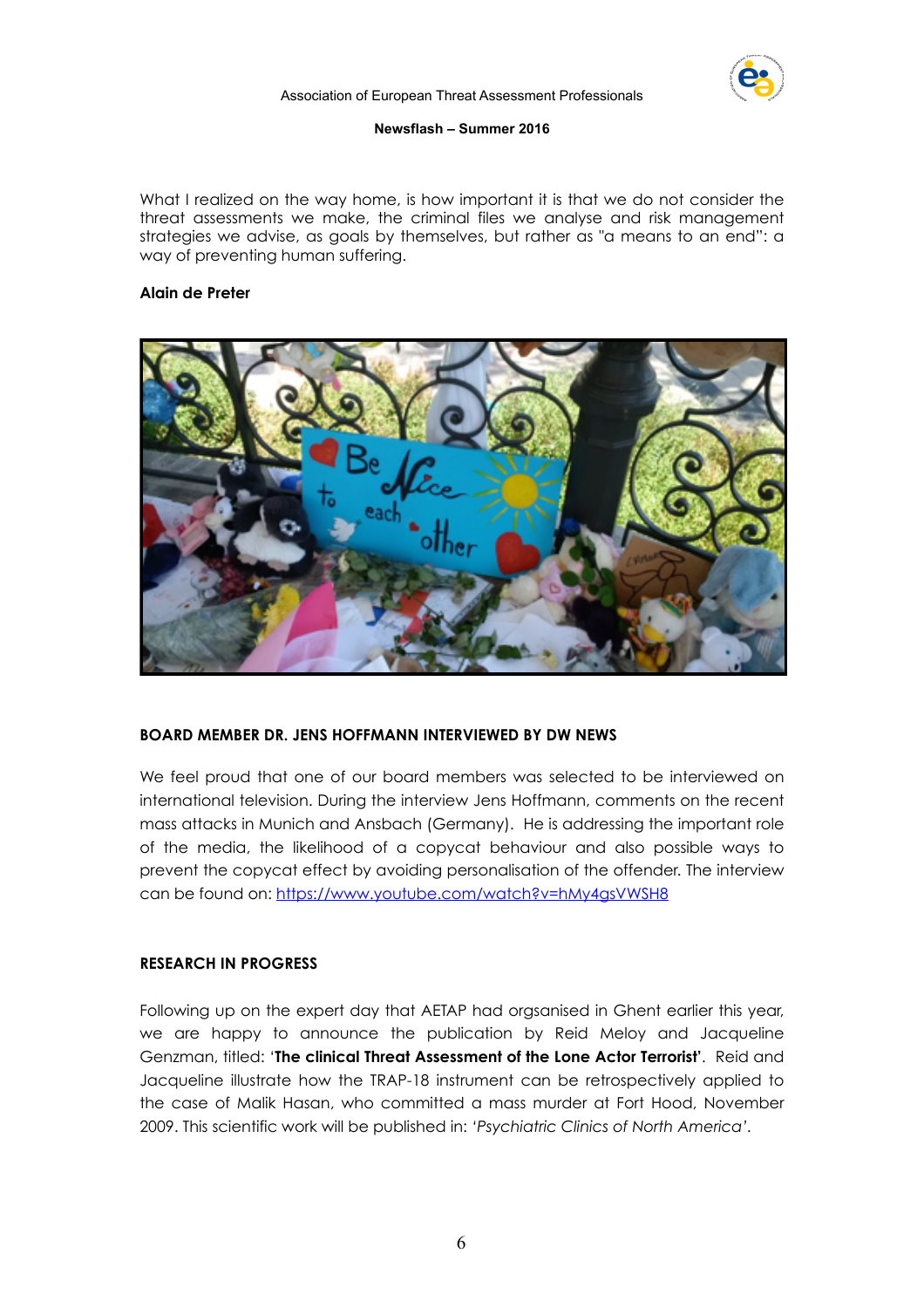

#### **PUBLISHED RESEARCH**



Although it is not neccesary to introduce the Journal of Threat Assessment and Management anymore, I would like to write a few words about the two latest editions - perhaps motivating those members reading these two very interesting journals during the last weeks of summer. Besides the regular threat assessment articles, the September/December edition consists of 7 contributions - all focussing on '*Terrorism in Europe'*. Especially for threat assessment professionals here in Europe, having been confronted with several attacks that are still very fresh in our memories, this is an edition not to miss. Case studies are presented, with experts discussing offender behaviour, the concept of 'radicalisation' and also addressing investigative issues.

The most recent edition, March 2016, contains articles on the identification of violent extremists, and following up on the previous edition - dr. Meloy together with dr. Paul Gill discuss the Lone Actor Terrorist and the TRAP-18 instrument. And last but certainly not least - the AETAP board is proud to see our board member Renate Geurts publishing one of the first articles as part of her Phd program. Together with the well known scientists: Anders, Ask and Vrij, she is leading the publication titled: "Taking threats to the Lab: an Experimental Paradigm for Studying Verbal Threats".

I also would like to take this opportunity inviting our members to take that step and share your expertise and experience with the Journal of Threat Assessment and Management. No matter what your background, your contribution is needed and will be appreciated. It could be that you are not an experienced writer and feel uncomfortable writing for a journal - please contact someone from the AETAP board, and I am sure we will find help and advise. Especially our European members, most of them not native English speakers, might be reluctant to contribute with an article. Let this not demotivate you - contact us and we will find a solution,

#### **Bram Van der Meer**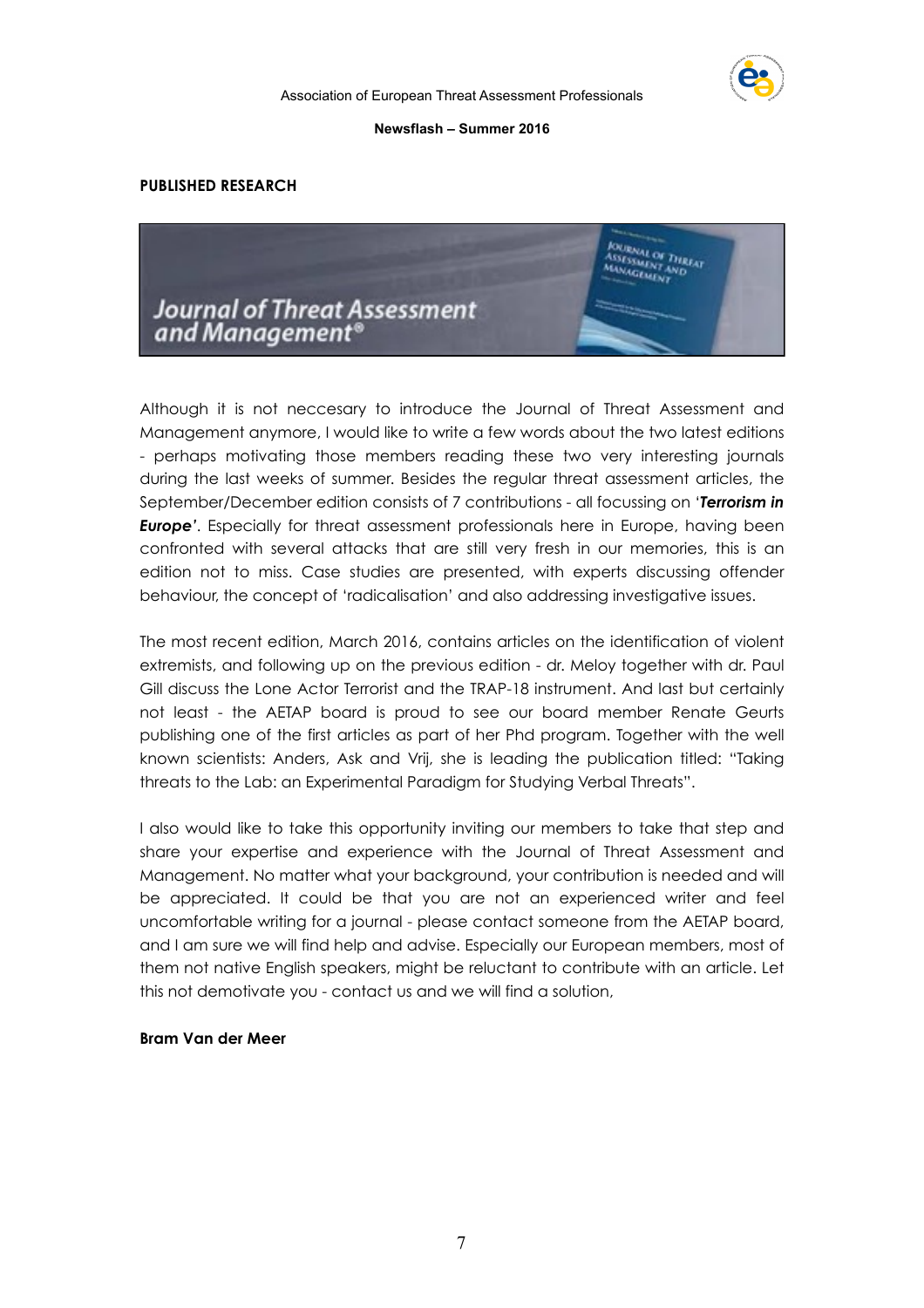

## **Across the universe? A Comparative Analysis of Violent behavior and Radicalization Across Three Offender Types with Implications for Criminal Justice Training and Education**

John G. Horgan, Paul Gill et. All (2016)

The U.S. Department of Justice has recently published a thorough study, conducted by Horgan and Gill: <https://www.ncjrs.gov/pdffiles1/nij/grants/249937.pdf>

The results are interesting. Indications are that there is little to distinguish between 'lone actor terrorists' and 'solo mass murderers' - in terms of their socio-demographic profiles. However, their behaviors significantly differ with regards to (a) the degree to which they interact with co-conspirators (b) their antecedent behaviors, and (c) the degree to which they leak information prior to the attack.

The majority of mass murderers are concerned with personal emotions, of having been wronged by a specific person. Mass murderers typically do not concern themselves with post-event activity and strategic analysis, as solo-terrorists do. Unlike solo-actor terrorist, some mass murders appear to be more spontaneous incidents.

When we talk about 'threat', we need to consider multiple, overlapping questions including issues related to identification of threats (e.g., threat of what precisely?), exposure (e.g., under what conditions are particular offences more likely?) and management (i.e., which interventions are likely to be effective in terms of mitigating either risk, broadly speaking, or a specific threat?).

The results suggest that both types of offenders are very similar in terms of their behaviours, which in turn suggests that similar threat- and risk assessment frameworks may be applicable to both types of offenders.

## **Understanding dynamic risk factors for violence**

Gabrielle Klepfisz, Michael Daffern and Andrew Day (2016)

These Australian researchers critically discuss dynamic risk factors associated with violence. They argue that little attention has been given to theoretical issues. The authors suggest that there is a lack of evidence to suggest that changes in dynamic risk factors actually result in reductions of violent offending. They conclude that only few violence risk factors commonly regarded as dynamic, fulfil the requirement of reducing the likelihood of recidivism.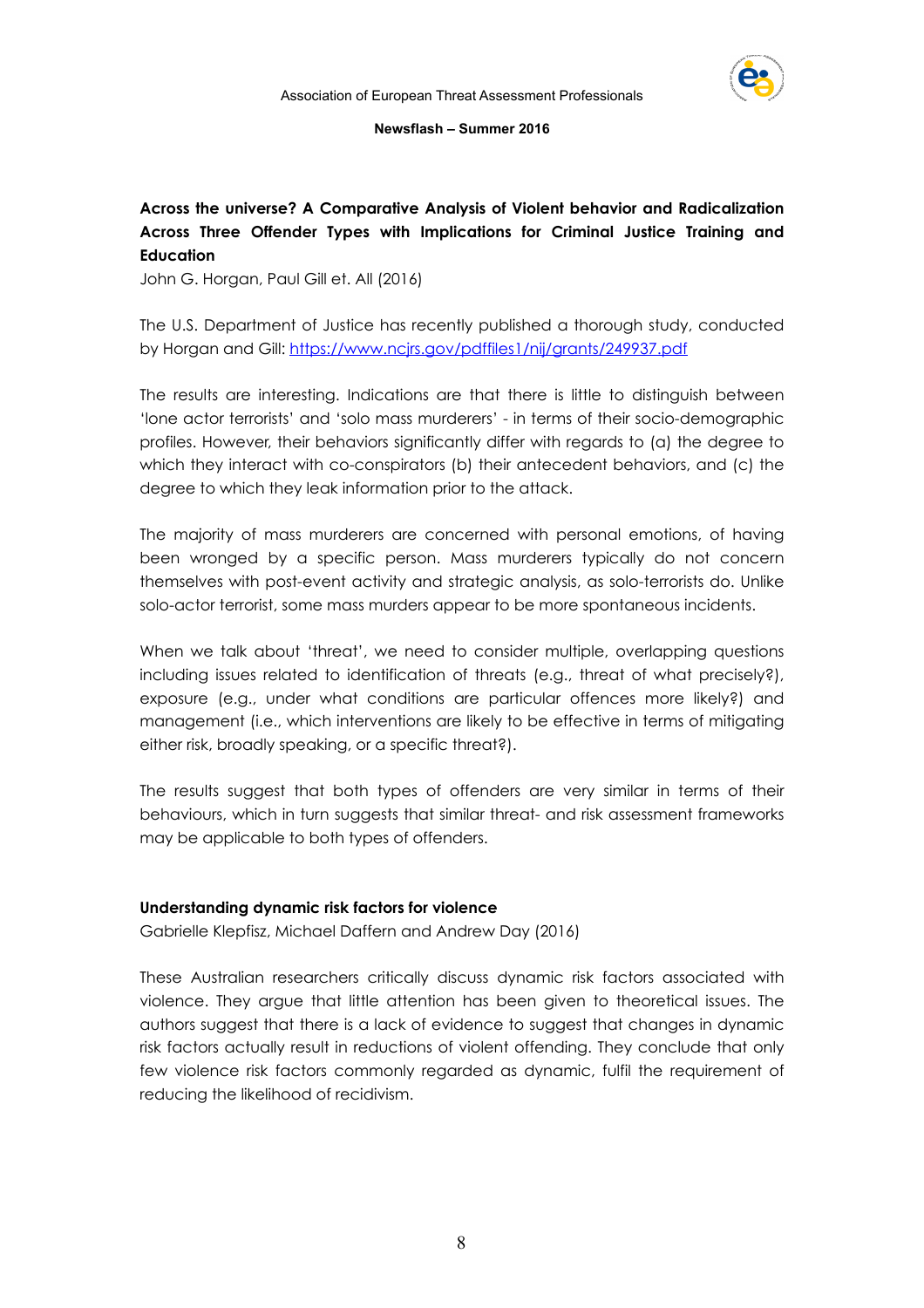

It is clear that the causes of violence comprise a number of interacting processes, none of which are necessary or sufficient for violence to occur. This article is very complementary to the earlier work and presentations of Stephen Hart, Douglas et. all; each risk factor will have to be considered for every individual being assessed to determine whether the risk factor acts as a driver, destabilizer or disinhibitor. If it does none of these things then it cannot be considered relevant to the risk for violence. [To purchase the full article go to: http://www.tandfonline.com/doi/full/](http://www.tandfonline.com/doi/full/10.1080/1068316X.2015.1109091) 10.1080/1068316X.2015.1109091

## **NEW INSTRUMENTS**

## **Pathar**

At our recent conference in Ghent we were honoured by a presentation form one of the world's leading experts on mass media, Prof.dr. Jan van den Bulck (Leuven University). He talked about social media and the links with threat assessment.

During his presentation, mr. Ron Tunkel from Europol mentioned an interesting instrument: a tool that could help analysing social media (networks). Probably useful for analysis of massive amounts of (social media) data on a specific topic. The user has to enter contextual information and results are displayed on a relational or geographical level. It could also display topics that the group finds most interesting. More information to be found on: <http://pathar.net/index.html>

## **BOOKS AND MOVIES**

As we all know, the 'dark site of human behaviour' typically catches interest of the media. It is therefore not surprising that threats and acts of violence are popular topics amongst movie directors, documentary makers, and novel writers. High sensation levels may put off professionals in the field, as "threat assessment ought not to be entertainment". Yet some titles are worth taking in. After all, entertainment can sometimes be inspiring and educational too. Therefore I present a brief list for dreary weekends….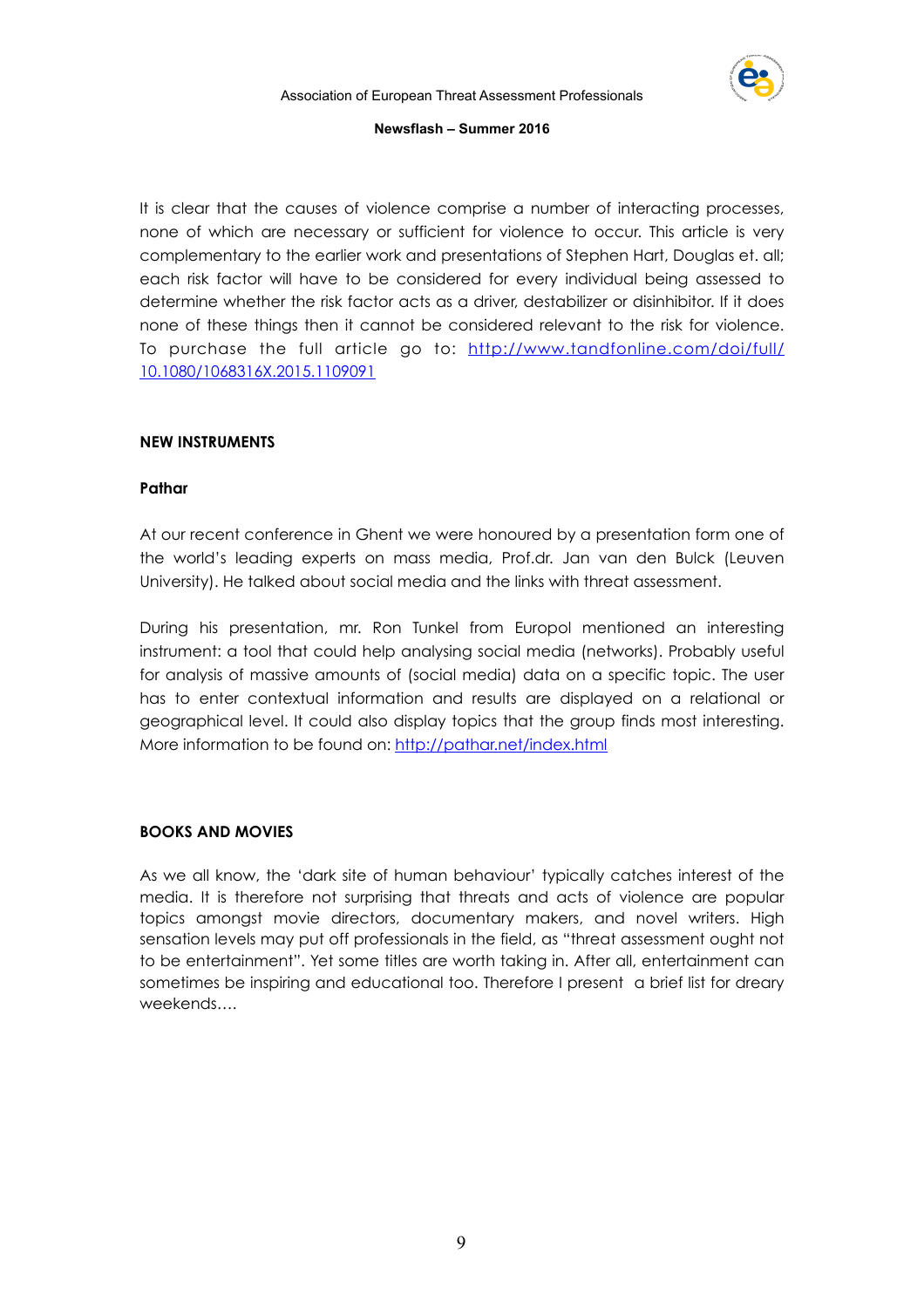

**Taxi Driver** ([Martin Scorsese,](http://www.imdb.com/name/nm0000217?ref_=tt_ov_dr) movie) - A young Robert DeNiro (1976) in the role of an unstable taxi driver in New York City where loneliness and rejection feeds his urge for violent action. A remarkable detail; the movie formed part of the delusional fantasy of John Hinckley Jr. that triggered his [attempted assassination](https://en.wikipedia.org/wiki/Attempted_assassination_of_Ronald_Reagan) of President [Ronald Reagan](https://en.wikipedia.org/wiki/Ronald_Reagan) in 1981.





**Fatal Attraction** (Adrian Lyne, movie) - a classic 1987 American [psychological thriller](https://en.wikipedia.org/wiki/Psychological_thriller) about a woman who refuses to allow her affair to end. "Fatal attraction" has become a household term for love turned to murderous obsession.

*The Black Banners* (Ali Soufan, book) - A narrative account of America's successes and failures against al-Qaeda, written by FBI Special Agent Ali Soufan. Soufan interrogated many terrorists in the years after September 11, 2001. A book that is relevant not only for its topic but also for the detailed insights into interrogation techniques for eliciting intelligence.

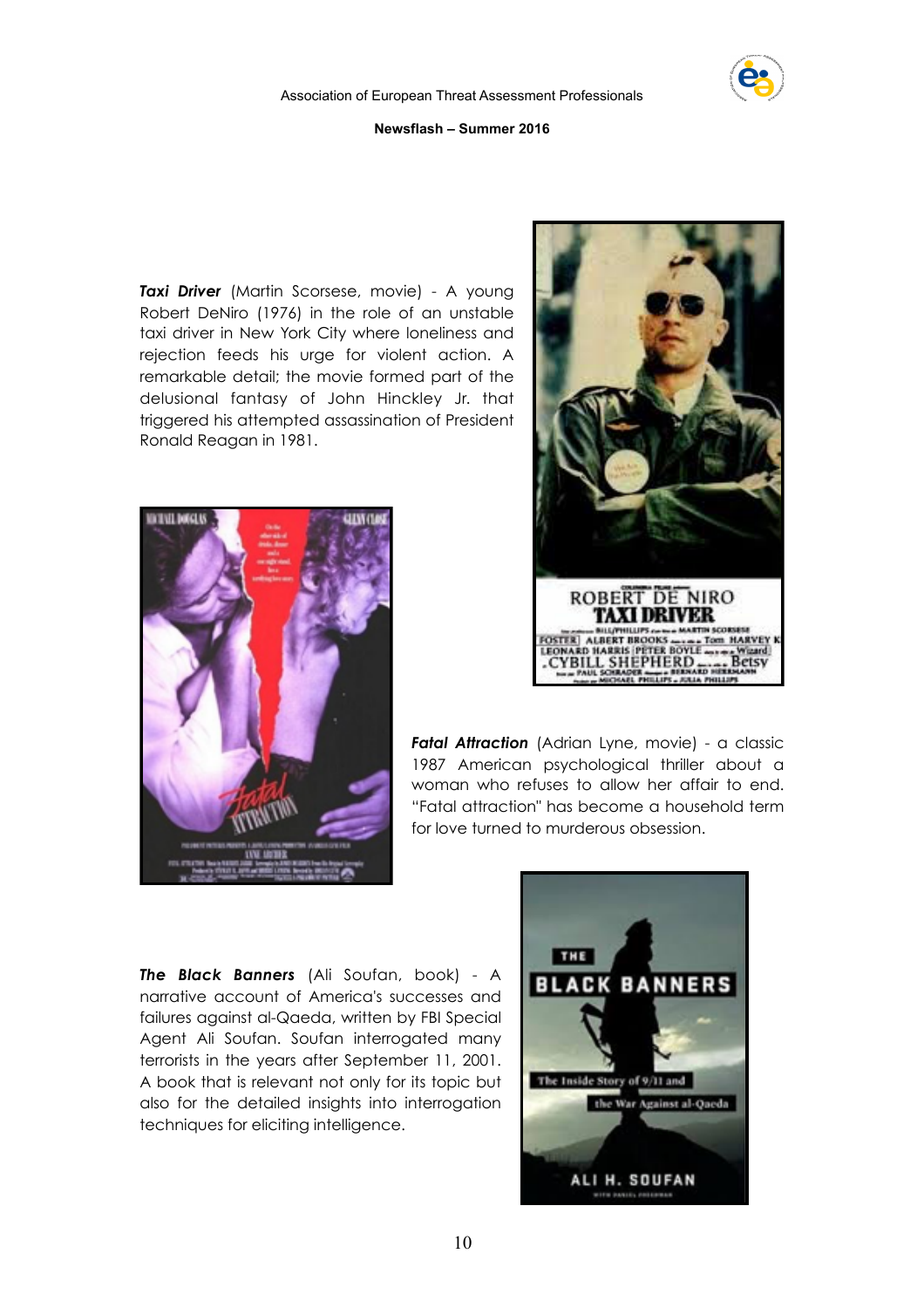

*A killer within* (Macky Alston, Documentary) – A documentary on school violence in which the psychology professor, Bob Bechtel, reveals that he has murdered a fellow student at Swarthmore College, 50 years ago. He claims that his crimes portrays the extremes to which bullying can lead. The film follows Bechtel's coming out.



Dear readers, whenever you see or read an interesting movie, documentary or book that you want to share with our professional network in the next newsletter, please email [renate.geurts@aetap.eu](mailto:renate.geurts@aetap.eu)

**Renate Geurts** 

## **INTERNATIONAL ASSOCIATIONS, PROFESSIONAL NETWORKS & EDUCATION**

# **European Network on Public Figure Threat Assessment Professionals (ENPFTAP)**

Oslo, June 2016

Call me a lucky guy being able to attend two great conference program's close after each other. The first; the AETAP at Gent, Belgium and the second the ENPFTAA at Oslo, Norway. Of course the abbreviation AETAP is known to the readers, but ENPF… what?

Well the European Network of Public Figure Threat Assessment as I found out a working group of the LEWP Law Enforcement Working Party. This network's main objectives are based on the increased travel of public figures within the European Union. Based on the need for conformity creating a platform for the exchange of (operational) information, knowledge, development of common set practices etc. within the diversity of European departments whom are responsible for the protection of public figure. The last but not least; "according to national legislation".

While AETAP has a more open structure towards the kind of participant's either from commercial or governmental entities, ENPFTAA was a more "closed user group" based on a governmental "law enforcement signature.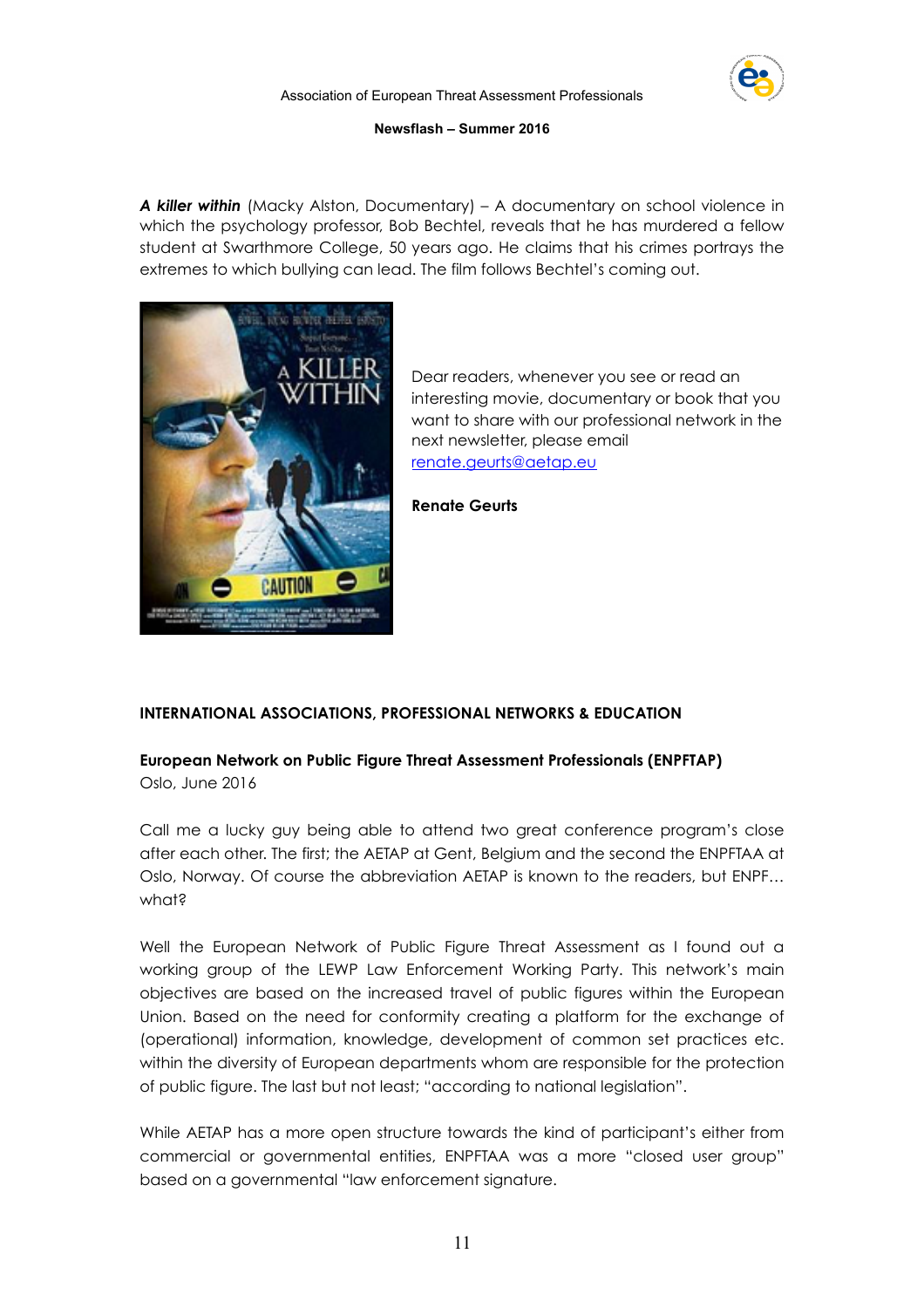

What struck me is the resemblance in topics, presentations and speakers between the AETAP and ENPFTAA in general. For me AETAP had a more academic level of approach, the ENPFTAA had more operational topics and presentation of case studies. Looking at the similarities of topics on threat assessment and threat management, one could raise the question why not one conference with joint goals. At the same time operational information and development of measurements related to the protection of public figures will remain a "close user" issue.

Not only because the great venues and program's I consider myself lucky achieving my goals and objectives at these conferences. Getting more knowledgeable about the issues and topics handled by our team back home. AETAP gave me insight and value about networking, gathering and refining information for my colleague the "investigative-psychologists" for their risk assessments. ENPFTAA gave me more handles for the operational aspects of my job.

## **Herman Olij**

Inspector of Police, Casemanager Netherlands National Police - Threat Management Team

## **International Conference on Terrorism, Extremism and Mental Health Services**  Cambridge, 26-27 September 2016

This 11th North London Forensic service conference will be of interest to mental health professionals – psychiatrists, psychologists, social workers, nurses and managers – and also to counter-terrorism practitioners and academics in terrorism studies. The growing evidence that mental disorders are of importance in this area, contrary to the previous consensus, will be explored. More importantly, the conference aims to begin to consider the practical implications of this for practitioners and how multi-agency [approaches may be helpful. Check the program for more details: http://](http://www.aetap.eu/images/NLFS_Conference_Booking_Form_2016.pdf) www.aetap.eu/images/NLFS\_Conference\_Booking\_Form\_2016.pdf

## **Third International conference on law enforcement and public health**

Amsterdam, 2-5 October 2016

This conference is meant for everyone who is involved in policing, law enforcement, public health, social welfare and human rights – and more – who are facing complex social and health issues in their work. It is also for everyone who is keen to learn about more practical responses to complex social problems, and to share their experiences. **LEPH2016** moves the discussion from *Description* (LEPH2012) and *Analysis* (LEPH2014) to *Action* (LEPH2016).